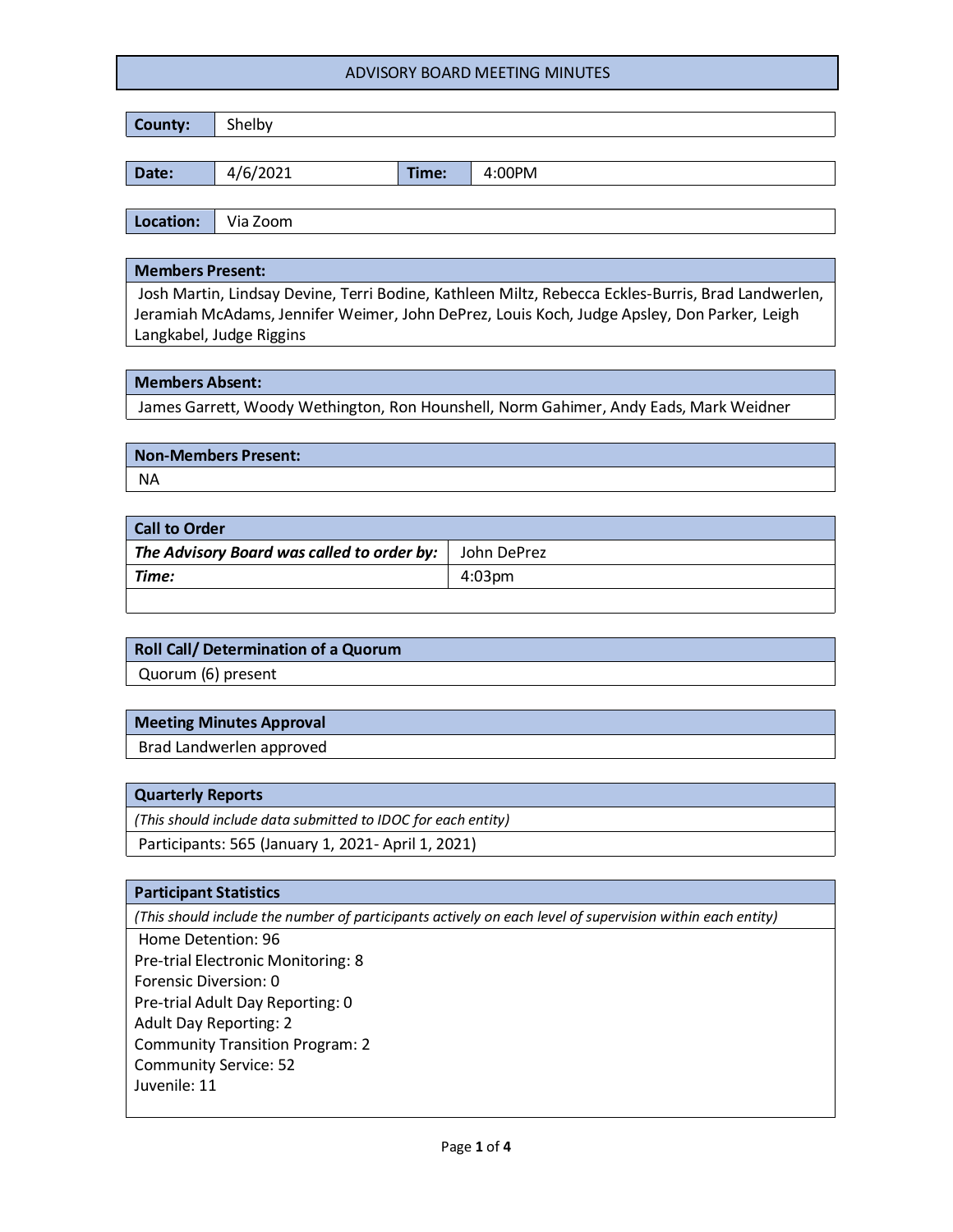| <b>Financials</b>                                                                           |                                        |                                        |  |  |
|---------------------------------------------------------------------------------------------|----------------------------------------|----------------------------------------|--|--|
| <b>Balance of IDOC Grant Fund:</b>                                                          | \$177,052.25 (As of February 28, 2021) |                                        |  |  |
| (This should include the balance of the account as well as the status of the annual budget) |                                        |                                        |  |  |
|                                                                                             |                                        |                                        |  |  |
| <b>Balance of Project Income:</b>                                                           |                                        | \$179,315.06 (As of February 28, 2021) |  |  |
| (This should include the balance of the account as well as the status of the annual budget) |                                        |                                        |  |  |
|                                                                                             |                                        |                                        |  |  |
| <b>Collected Project Income:</b>                                                            |                                        | \$52,305.97 (as of March 31,2021)      |  |  |
|                                                                                             |                                        |                                        |  |  |
| <b>Balance of CTP Fund:</b>                                                                 |                                        | \$26,010.88 (as of February 28,2021)   |  |  |
|                                                                                             |                                        |                                        |  |  |
| <b>Balance of Other Funding Sources:</b>                                                    |                                        |                                        |  |  |
|                                                                                             |                                        |                                        |  |  |
| <b>Financial Concerns:</b>                                                                  |                                        |                                        |  |  |

### **Performance Measures**

*(This should include a summary of progress with the 5 goals submitted to IDOC for each entity)*

2021 Performance Measures approved electronically by AB on 3/23/2021.

# **Audits**

*(This should include any audits completed on each entity and the results)* NA

### **Staff Trainings Completed**

Race & Ethnicity, Sexual Orientation & Gender Identity, Disability, NAMI, Glock Orientation and Qualification

### **Votes/ Approvals**

(see new business) Judge Riggins made a motion to approve the Criminal Justice and Advisory Board combining. Terri Bodine seconded, and it was carried by a unanimous vote of all AB members present.

### **Needs of the Entities**

Security cameras should be on 1 system. CC's system is not linked with the Sheriff's Department right now.

### **Upcoming Events**

Development of a local job network for participants, Partnership meeting with ECHO Effect, Partnership meeting with Crossroad Community Church for a Juvenile Financial Skills Class, Spring IACCAC.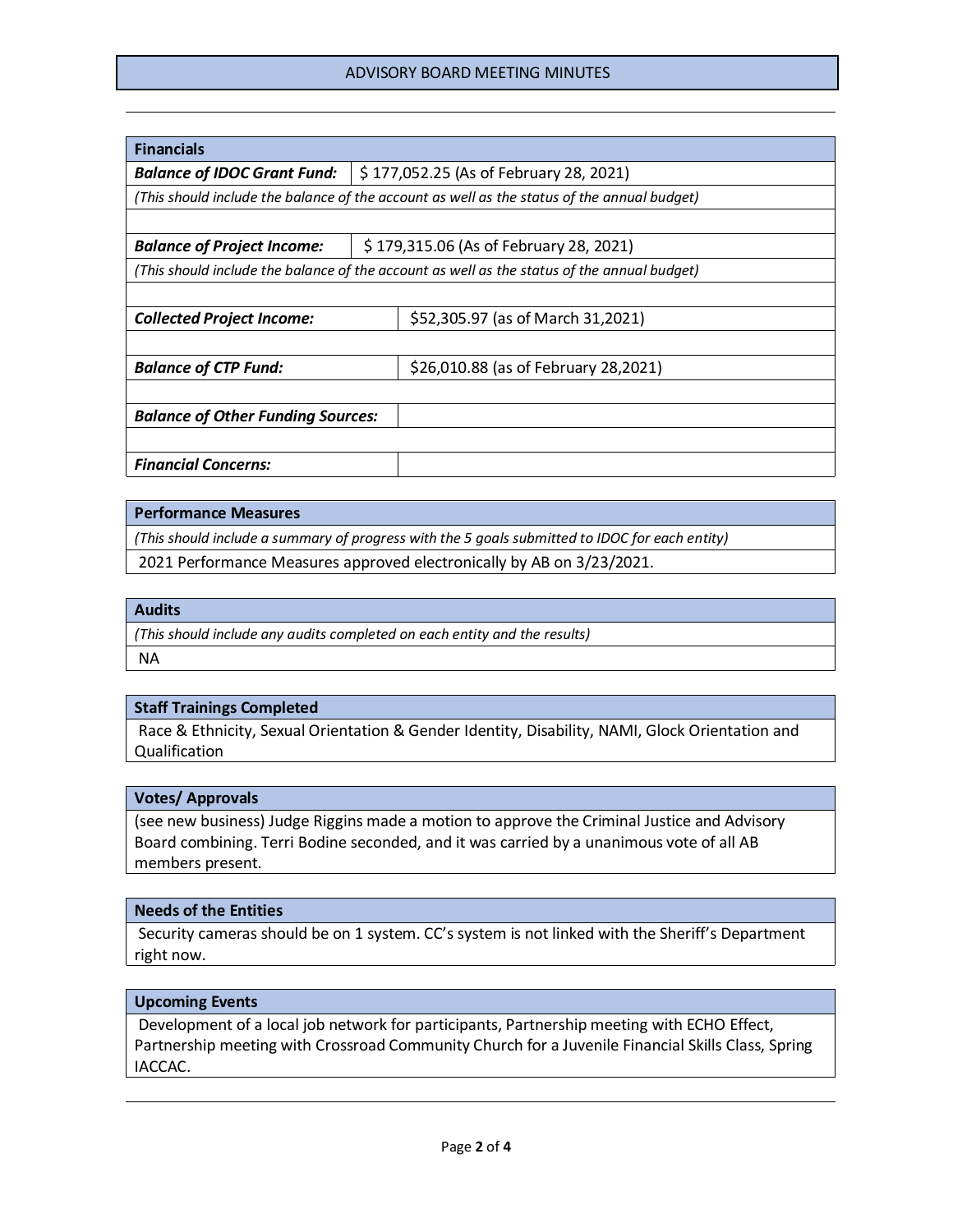### **Old Business**

NA

#### **New Business**

A. Discussion House Bill 1068: Terri Bodine emailed some information out about this previously. House Bill 1068 resembles the CC Advisory Board & Criminal Justice quarterly meetings. Terri reported the CC Advisory Board can also be the Criminal Justice Board- they can become combined. The Criminal Justice Board requires an annual report March 31<sup>st</sup> of every year. Terri reported that Probation and CC can work together to submit report. Judge Riggins made a motion to approve that the Advisory Board meetings will also be the Criminal Justice meetings. Terri seconded and was carried with a unanimous vote of all AB members present.

#### **General Discussion and Announcements**

Josh gave an update for the Executive Director Report.

- Josh reported that over the last 9 months he has hired 6 new employees with a new Administrative Assistant & Receptionist. CC has implemented a new training program due to all the changes.
- Josh reported that CC is working with the Blue River Foundation to obtain a grant for a new art program for juveniles. Meeting with ECHO & Crossroad Community Church this week to get more ideas on this program.
- Since our last AB meeting there have been 2 employees that are now trained & qualified and are able to carry in the office. Josh has a gun safe in his office if an employee needs to use the safe they are able to do so.
- The new Administrative Assistant will be having fee compliance meetings with participants who are behind on fees. These meetings will help the participants with their current finances along with their home detention finances. This will help the participant see what they can afford.
- Josh reported making a staff title change to IDOC (Intake Coordinator to Case Manager 1). Josh will ask for this salary through the grant since it is being paid out of PI account currently. If the IDOC grant paid for this positions salary it would help the CC PI account.
- Financial update: Profit and loss statement was emailed to all AB members. In 2020, CC lost approximately \$80,000 in the PI account. 2021 looks better as of March. Josh has started educating staff on finances with tables & graphs to visualize. As of now, CC can sustain for approximately 26 months.

| Adjournment                      |             |  |  |  |
|----------------------------------|-------------|--|--|--|
| A motion to adjourn was made by: | John DePrez |  |  |  |
| Time:                            | $4:26$ pm   |  |  |  |
|                                  |             |  |  |  |

| <b>Next Advisory Board Meeting</b> |              |       |        |  |
|------------------------------------|--------------|-------|--------|--|
| Date:                              | July 6, 2021 | Time: | 4:00pm |  |
| Location:                          | Via Zoom     |       |        |  |

**Other Comments:**